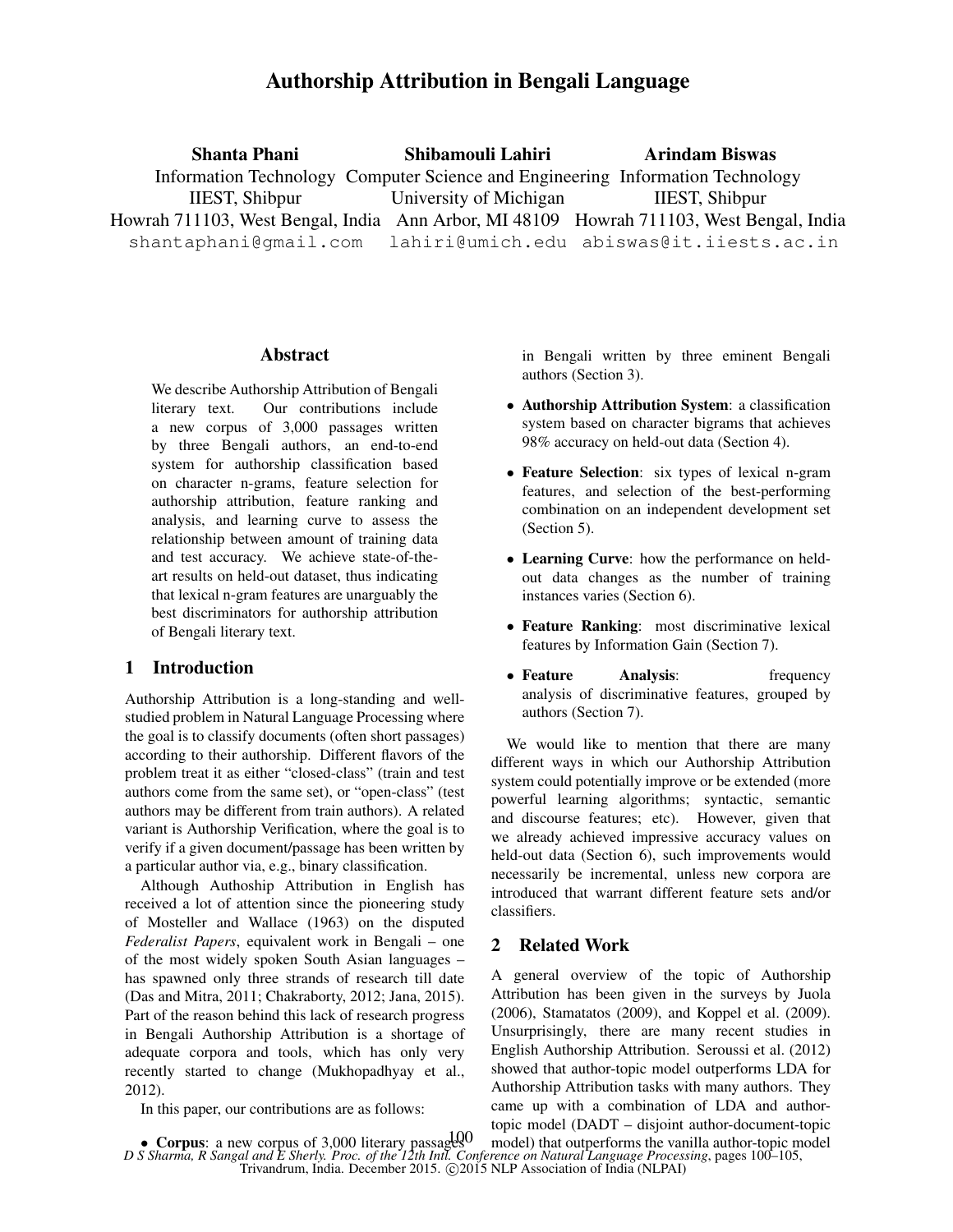| Author         |                  | <b>Overall</b>     | Train              | <b>Test</b>        | <b>Development</b> |
|----------------|------------------|--------------------|--------------------|--------------------|--------------------|
| Rabindranath   | Mean #words      | 221.18 (26.08)     | 215.28 (27.21)     | 228.60 (23.73)     | 225.56 (23.09)     |
|                | Mean #characters | 3232.61 (385.44)   | 3139.87 (405.12)   | 3352.16 (339.98)   | 3298.53 (338.50)   |
| Sarat Chandra  | Mean #words      | 188.99 (29.57)     | 186.18 (30.29)     | 192.49 (30.05)     | 191.12 (26.97)     |
|                | Mean #characters | 2661.23 (421.84)   | 2628.64 (432.10)   | 2695.18 (423.85)   | 2692.47 (393.02)   |
| Bankim Chandra | Mean #words      | 841.05 (256.86)    | 832.38 (250.32)    | 846.44 (261.31)    | 853.01 (264.55)    |
|                | Mean #characters | 13259.56 (4188.04) | 13153.46 (4083.46) | 13325.55 (4284.03) | 13405.75 (4290.50) |

Table 1: Corpus statistics. Values in parentheses are standard deviations. Mean and standard deviation are taken across passages.

and an SVM baseline. Seroussi et al. (2014) further showed state-of-the-art performance on PAN 11, blog, IMDB, and court judgment datasets.

As we discussed in Section 1, Authorship Attribution in Bengali is a relatively new problem. Among the three studies we found, Chakraborty (2012) performed a ten-fold cross-validation on three classes (Rabindranath, Sarat Chandra, others) with 150 documents in each, and showed that SVM outperforms decision tree and neural network classifiers. The best accuracy was 84%. An earlier study by Das and Mitra (2011) also worked with three authors – Rabindranath, Bankim Chandra, and Sukanta Bhattacharya. They had 36 documents in total. Unigram and bigram features were rich enough to yield high classification accuracy (90% for unigrams, 100% for bigrams). However, their dataset was not very large to draw reliable conclusions. Further, the authors they experimented with had very different styles, unlike our (more difficult) case where two of the authors often had similar styles in their prose (Rabindranath and Sarat Chandra).

Jana (2015) looked into Sister Nivedita's influence on Jagadish Chandra Bose's writings. He notes that "The results reveal a distinct change in Bose's writing style after his meeting with Nivedita. This is reflected in his changing pattern of usage of these three stylistic features. Bose slowly moved back towards his original style of writing after Nivedita's death, but his later works still carried Nivedita's influence." This study, while interesting, is not directly comparable to ours, because it did not perform any classification experiments. Among other recent studies in Authorship Attribution in Indian languages, Nagaprasad et al. (2015) worked on 300 Telugu news articles written by 12 authors. SVM was used on word and character n-grams. It was observed that Fscore and accuracy decrease as size of training data decreases, and/or the number of authors increases.

Bobicev et al. (2013) looked into Authorship Attribution in health forums. In their 30-class classification problem, orthographic features performed well, and Naive Bayes was shown to perform better than KNN. The best accuracy was close to 90%.

Bogdanova and Lazaridou (2014) experimented with cross-language Authorship Attribution. They designed cross-language features (sentiment, emotional, POS frequency, perceptual, average sentence length), and posited that Machine Translation could be used<sup>1</sup> as a starting point to cross-language Authorship Attribution. Using six authors' English books and their Spanish translations, they obtained 79% accuracy with KNN. The best pairwise accuracy was 95%. Nasir et al. (2014) framed Authorship Attribution as semi-supervised anomaly detection via multiple kernel learning. They learned *author regions* from the feature space by representing the optimal solution as a linear mixture of multiple kernel functions.

Luyckx and Daelemans (2008) introduced the important problem of *Authorship Verification*. To model realistic situations, they experimented with 145 authors and limited training data (student essays on Artificial Life). They showed that Authorship Verification is much harder than Authorship Attribution, and that more authors and less training data led to decreased performance. Memorybased learning (e.g., KNN) was shown to be robust in this scenario. An interesting study was presented by van Cranenburgh (2012), where he focused on *content words* rather than *function words*, and showed that tree kernels on fragments of constituency parse trees provide information complementary to a baseline trigram model for Authorship Attribution. Literary texts from five authors were used, and the best (combined) accuracy reached almost 98%.

Sarawgi et al. (2011) attempted to remove *topic bias* for identifying gender-specific stylistic markers. They used deep syntactic patterns with PCFG, shallow patterns with token-level language models, morphological patterns with character-level language models, and bag of words (BoW) with MaxEnt classifier. Per-gender accuracy reached 100% using morphological features on blog data. On paper data, BoW features also reached 100% per-author accuracy for both male and female authors.

# 3 Corpus

In this work, we focused on Authorship Attribution of Bengali *literary text*, in keeping with prior studies(Das and Mitra, 2011; Chakraborty, 2012; Jana, 2015). Note that with the emergence of social media, it would be completely valid to pursue this problem on news articles, tweets, Facebook posts, online forum threads, blog entries, or other social media outlets. However, the problems with such data are: (a) they are less clean than literary text, leading to a lot of surface variation, and (b) the number of authors is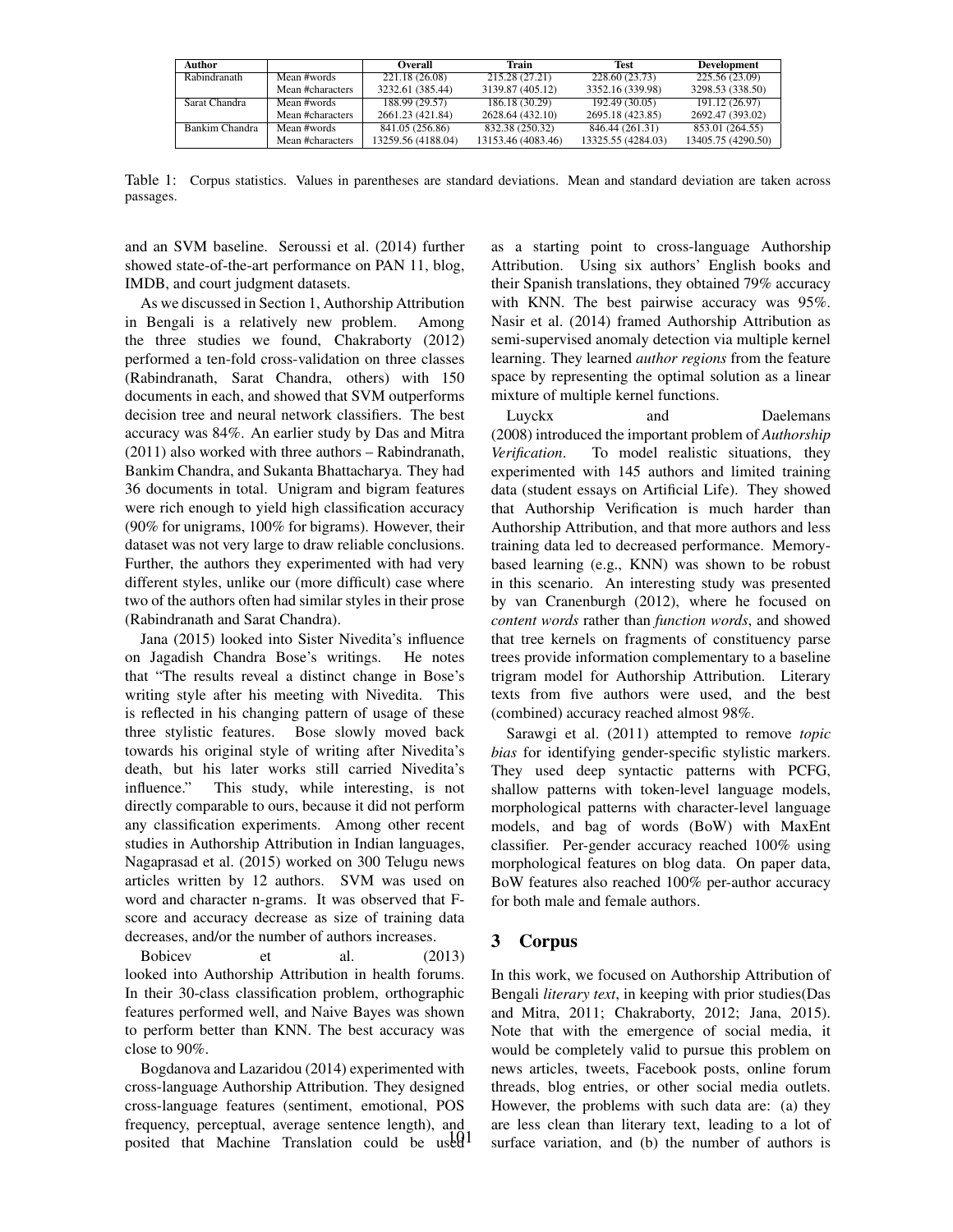essentially unbounded, thereby rendering the problem more difficult and lowering accuracy values (Layton et al., 2010; Schwartz et al., 2013).

We chose three eminent Bengali authors for our study, and extracted 1000 passages from the works of each author. The authors are:

- 1. Rabindranath Tagore (1861-1941)
- 2. Sarat Chandra Chattopadhyay (1876-1938)
- 3. Bankim Chandra Chattopadhyay (1838-1894)

Note that all three are male authors, and lived during the golden age of Bengali Renaissance, thus their writing styles could often be very similar – echoing the premises of the original Mosteller and Wallace study (1963). Besides, these authors have an extensive repertoire of works (novels, essays, poetry, songs, dramas, short stories, reviews, letters, critiques, etc) that have been completely digitized for researchers to leverage (Mukhopadhyay et al.,  $2012$ ).<sup>1</sup>

We sampled 1,000 random passages for each author as follows. We first removed poetry and songs because they are not uniformly distributed across all three authors. Thereafter, we merged the remaining prose in a single large file, and sampled 25 random fragments for each passage (25K fragments in total). We have taken necessary care to ensure that passage contents were *disjoint*.

The above procedure yielded a balanced corpus of passages for the three authors. The corpus is realistic, because it embodies the *fragmentary* nature of realistic authorship attribution scenarios where all too often texts are not recovered in their entirety. Furthermore, it sidesteps the problem of unequal sample lengths (e.g., by having whole documents or books as samples). Our corpus statistics are shown in Table 1. Note that the corpus has been divided into (balanced) train, test, and development sets, with 1,500 samples in the train set, and 750 samples in the test and development sets. Table 1 shows that passages from Bankim Chandra are the longest (on average), followed by Rabindranath and Sarat Chandra. The reason is the former's usage of complex and formal language constructs in his writings which typically led to longer and more intricate fragments.

### 4 Authorship Attribution System

We pose the problem as one of supervised classification. With three classes, our accuracy on held-out data reaches 98%.<sup>2</sup> In accordance with previous research, we found that the best results are obtained from *most frequent lexical n-grams*. Among the features we experimented with are:

- Stop words: 355 Bengali stop words.<sup>3</sup>
- Uni, bi, and trigrams: Word n-grams  $(n = 1, 2, ...)$ 3) that are most frequent on the complete dataset.
- Character bi and trigrams: Character n-grams  $(n = 2, 3)$  that are most frequent on the complete dataset. Whitespace characters were ignored.

We have tried three feature representations on the above categories – binary (presence/absence), tf, and tfidf. While it may seem that such shallow features are not enough to capture the variability and complexity of individual authors, as we shall see in Section 6, the impressive performance values we obtained dispel such doubts.

We used three classifiers from Weka (Hall et al., 2009) – Naive Bayes (NB), SVM SMO, and J48 decision tree – to test their performance on the development set. As shown in Table 2, J48 performs significantly worse than NB and SMO across the board, whereas NB and SMO perform close to each other. We chose NB as our final classifier. This decision is guided by the fact that NB is simpler to conceptualize and implement, and faster to train than SMO.

Note further from Table 2 that word unigrams give the best performance. However, as we shall see in Section 5, best values are obtained from character bigrams (tf), so our final system consists of 300 most frequent character bigrams (tf) as features on Naive Bayes classifier.

### 5 Feature Selection

As we see from Table 2, best numbers are in the region of stop words, word unigrams, character bigrams, and character trigrams. It is therefore instructive to look into what performance benefit we can achieve by varying the number of features in these categories, along with their representation (binary/tf/tfidf). The results are shown in Figure 1. We observed that the best development accuracy of 97.87% was obtained for 300 character bigrams (tf) feature combination, so we used that combination for our final system.

Note from Figure 1 that in almost all cases, increasing the number of features led to improved performance on the development set. However, overfitting is clearly visible for character bigrams and trigrams beyond a certain number of features (around 300). This observation offers a completely organic feature selection strategy – cut off where the development accuracy dips for the first time. Note also that the features were ordered by Information Gain, so e.g. the *top k* n-grams are the most discriminative *k* n-grams within the most frequent.

<sup>&</sup>lt;sup>1</sup>The complete works of these three authors are available from http://www.nltr.org/.

<sup>&</sup>lt;sup>2</sup>A random baseline would achieve only 33% on the same  $\frac{10}{2}$ data.

<sup>3</sup>Available at http://www.isical.ac.in/ ˜fire/data/stopwords\_list\_ben.txt.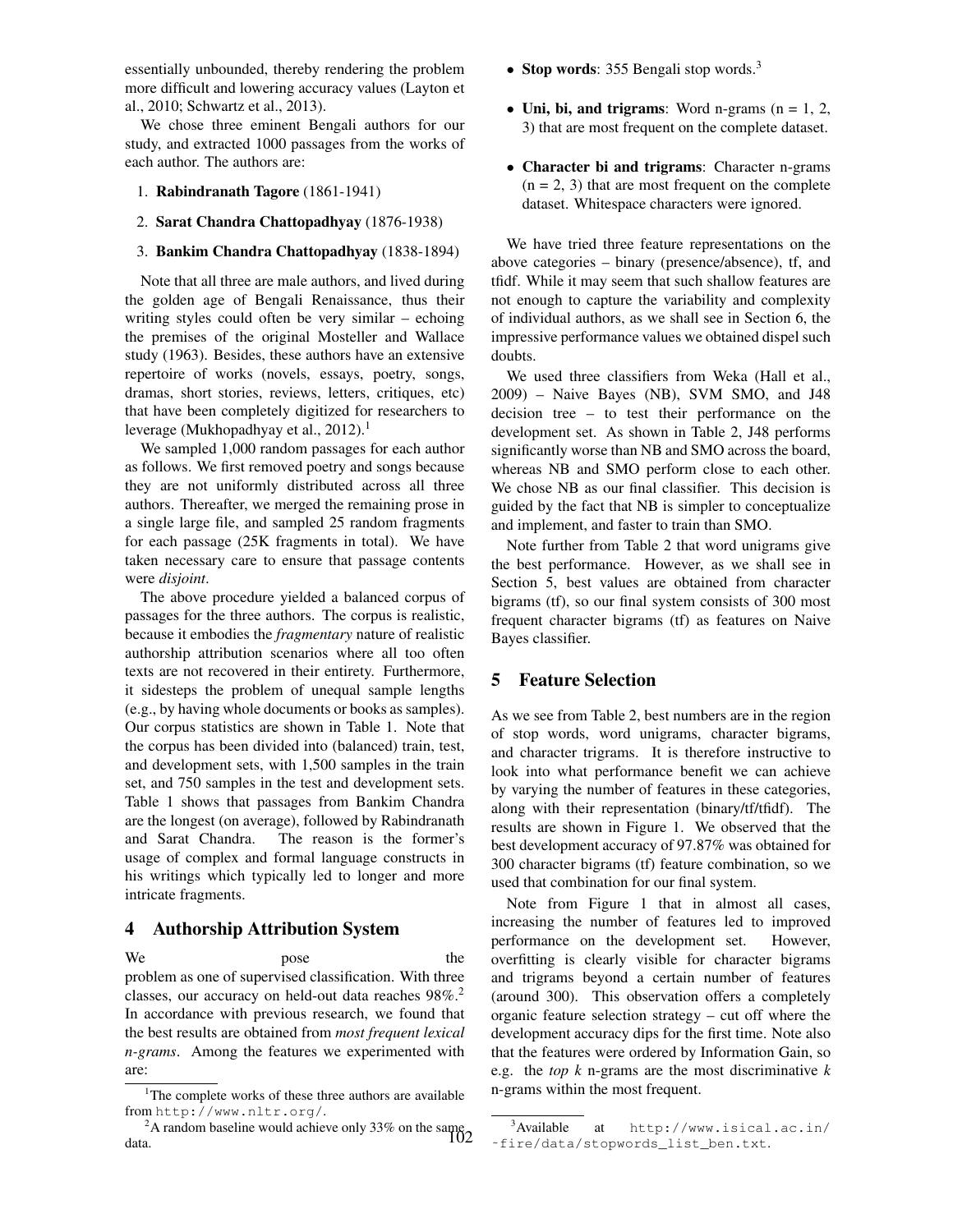| <b>Feature Representation</b> | <b>Feature Category</b> | <b>J48</b> | NB    | <b>SMO</b> |
|-------------------------------|-------------------------|------------|-------|------------|
| Binary (Presence/Absense)     | Stop words              | 89.73      | 96.40 | 96.00      |
|                               | Word unigrams           | 92.80      | 97.60 | 98.40      |
|                               | Word bigrams            | 67.87      | 73.47 | 73.87      |
|                               | Word trigrams           | 36.80      | 40.00 | 40.00      |
|                               | Character bigrams       | 84.53      | 96.40 | 96.40      |
|                               | Character trigrams      | 79.60      | 93.07 | 92.27      |
| Tf (Term Frequency)           | Stop words              | 92.93      | 95.73 | 97.60      |
|                               | Word unigrams           | 94.93      | 97.47 | 98.80      |
|                               | Word bigrams            | 69.20      | 74.13 | 74.40      |
|                               | Word trigrams           | 36.80      | 39.07 | 40.67      |
|                               | Character bigrams       | 90.93      | 97.33 | 98.67      |
|                               | Character trigrams      | 85.07      | 94.27 | 96.93      |
| Tfidf (Term Frequency         | Stop words              | 92.53      | 95.87 | 97.73      |
| Inverse Document Frequency)   | Word unigrams           | 95.20      | 97.60 | 98.93      |
|                               | Word bigrams            | 65.87      | 74.13 | 74.00      |
|                               | Word trigrams           | 36.80      | 40.00 | 40.67      |
|                               | Character bigrams       | 91.47      | 97.33 | 98.40      |
|                               | Character trigrams      | 85.07      | 94.93 | 97.93      |

Table 2: Percentage accuracy of three classifiers when trained on the training set and tested on the development set. For each category of feature, 500 most frequent were used. For stop words, there were 355. Best number in each column is boldfaced.



Figure 1: Impact of number of features on accuracy. X-axis is Number of Features, and Y-axis is Percentage Accuracy on the development set (can be viewed in grayscale).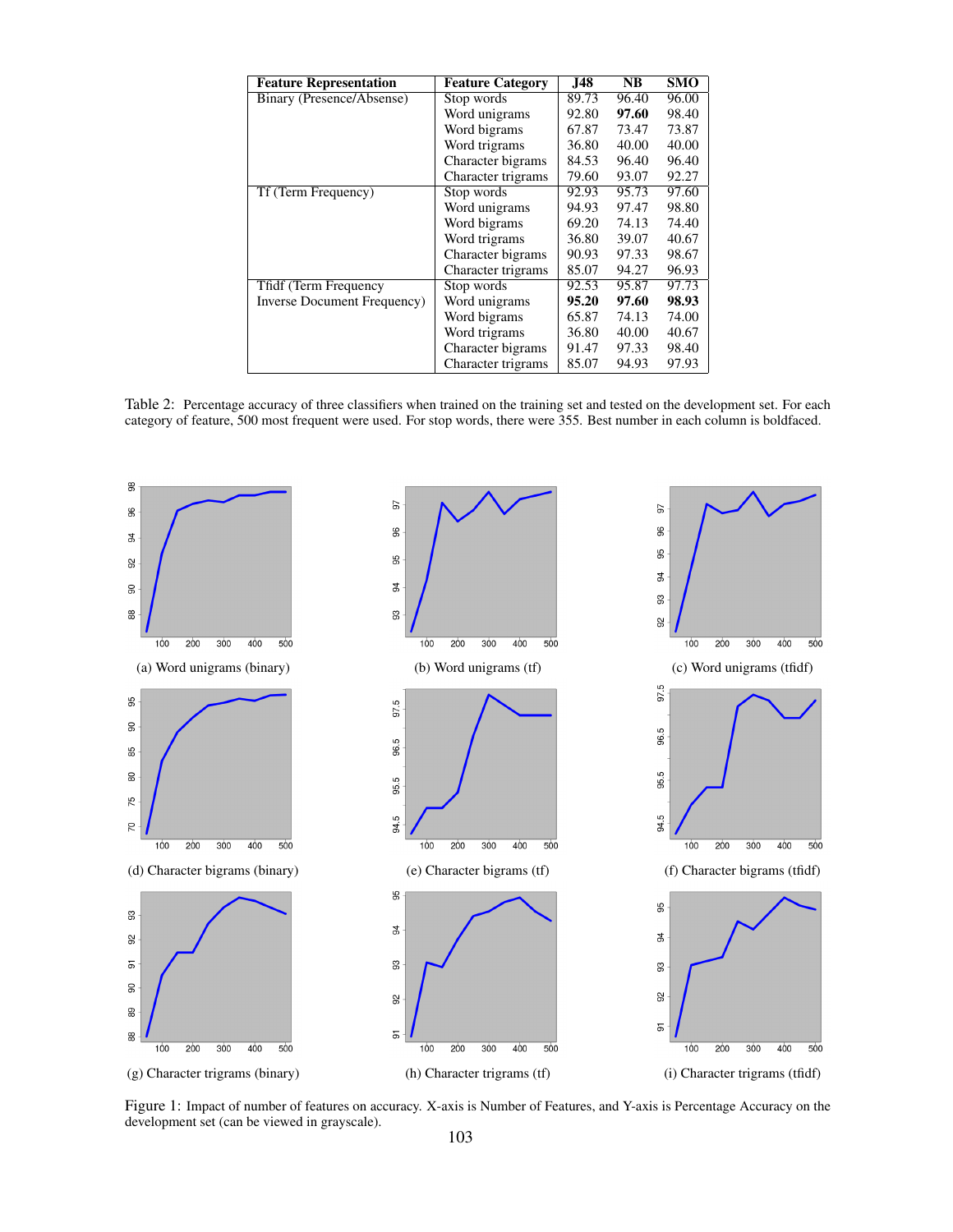

Figure 2: Learning curves. X-axis is Number of Training Samples, and Y-axis is Percentage Accuracy on the test set (can be viewed in grayscale).

#### 6 Learning Curve

With the feature set and classifier now optimized on the development data, we re-trained the model on train set (1,500 instances) and train + development set (2,250 instances), and measured accuracy on the test set that was untouched so far. In both cases, we obtained 97.73% test accuracy – thereby showing the viability of our approach on completely untouched held-out data. To be noted is the fact that this high test accuracy is similar to the high development accuracy we obtained in Section 5. This is because our samples were drawn from the same *universe* of authors. Furthermore, our test accuracy is superior to the state-of-the-art (84% reported by Chakraborty (2012)), and more reliable because we worked with a much larger sample of passages than (Chakraborty, 2012) and (Das and Mitra, 2011), and because we followed a more rigorous experimental paradigm by splitting our data into three parts and selecting the model on the development set.

We next asked the following question: *Can we reduce the amount of training data, and still get the same (or better) performance?* To answer this question, we plotted two learning curves, shown in Figure 2. Figure 2a shows the case when we train on the training data only, and test on the test data. Figure 2b shows the case when we train on training + development data, and test on the test data. In both cases, we varied the number of training samples from 100 to 1,500 in steps of 100.<sup>4</sup>

We empirically observed that the best test accuracy of 98.4% was obtained for 200 training instances + the development set (the first spike in Figure 2b). In general, the performance almost always stayed within a tight band between 95 and 99%, thus indicating the validity of our approach, and (relative) insensitivity to the number of training examples. We would like to recommend that 500 training examples should be good enough for practical applications.

#### 7 Feature Ranking

We next investigated the most discriminative features among Bengali stop words. The top 20 stop words are shown in Table 3, ordered by their Information Gain (IG) on the training set. Note that apart from pronouns such as তা, এ, কে, and যে, we also obtained do-verbs such as করি, করিয়া, and করিতে in the top ranks. This is an interesting finding.

Further, we show the term frequency of the features in the last three columns of Table 3, grouped by authors. Note that in all cases, Bankim Chandra's passages contain many more of the stop words, indicating that the passages are longer and more complex (as mentioned in Section 3). Among Rabindranath and Sarat Chandra, the variations are less systematic. Sometimes Sarat Chandra has more occurrences of a particular word, sometimes Rabindranath.

### 8 Conclusion

We presented the first large-scale study of Authorship Attribution in Bengali. As part of our study, we constructed a corpus of 3,000 literary passages from three eminent Bengali authors. On our balanced dataset, we performed classification experiments, and reached state-of-the-art test accuracy of 98% using character bigrams (tf) as features and Naive Bayes classifier. We further showed how performance varied on held-out data as the number of features and the number of training samples were altered. In most cases, we obtained a range of accuracy values between 95 and 99%. We analyzed the most discriminative features (stop words) and showed that the passages from one of our authors (Bankim Chandra) was longer and more complex than others. To the best of our knowledge, our study is the first reliable attempt at Authorship Attribution in Bengali, especially because prior studies had very limited training and test data. As future work, we would like to extend our approach to other forms

<sup>4</sup> For Figure 2b, the development set part was fixed; only 104the training samples were varied.